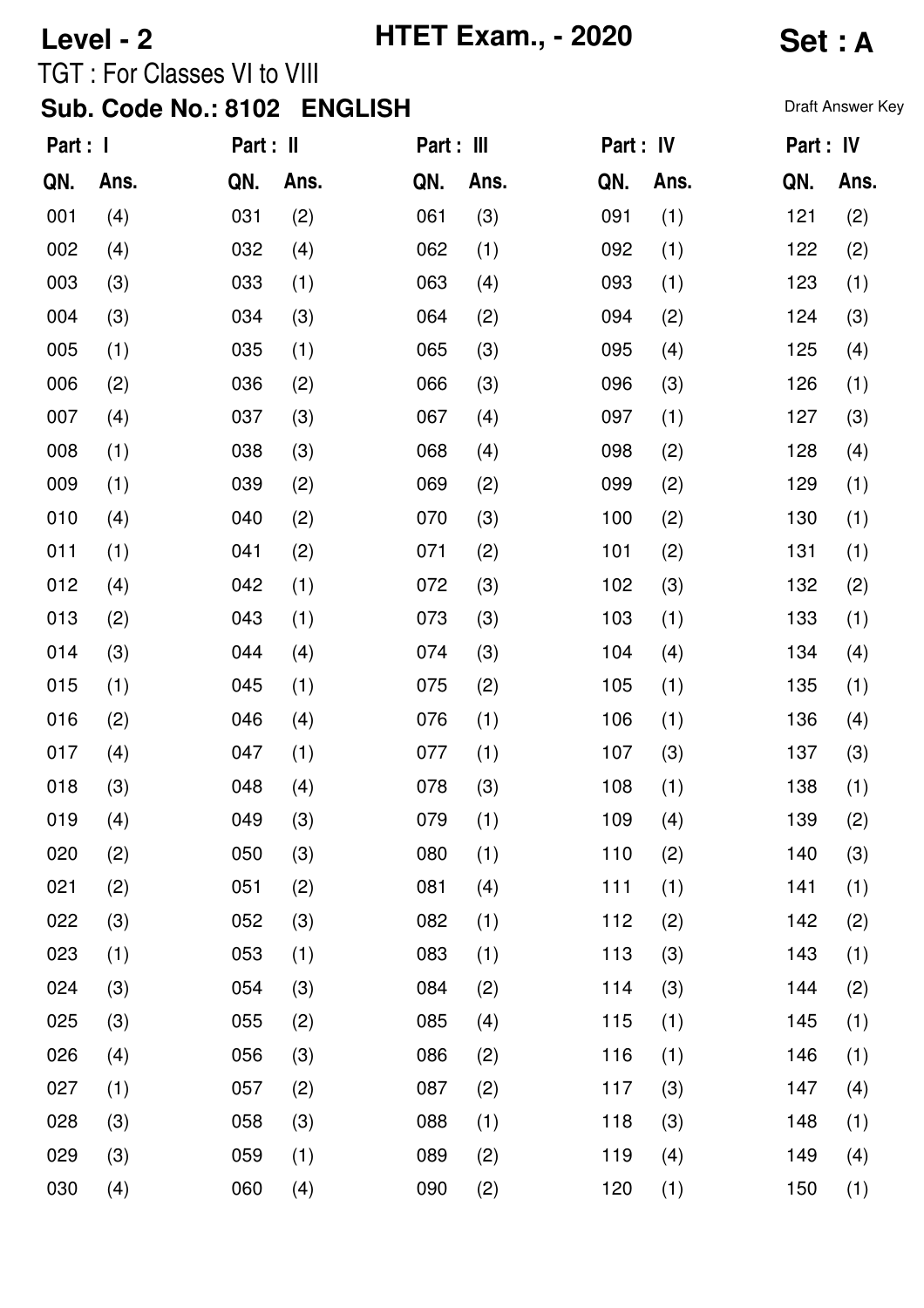# **Level - 2 HTET Exam., - 2020 Set : B** TGT : For Classes VI to VIII

#### Sub. Code No.: 8102 ENGLISH **Sub. Code No.: 8102 ENGLISH**

| Part : I |      | Part : II |      | Part: III |      | Part : IV |      | Part: IV |      |
|----------|------|-----------|------|-----------|------|-----------|------|----------|------|
| QN.      | Ans. | QN.       | Ans. | QN.       | Ans. | QN.       | Ans. | QN.      | Ans. |
| 001      | (3)  | 031       | (4)  | 061       | (2)  | 091       | (3)  | 121      | (3)  |
| 002      | (4)  | 032       | (3)  | 062       | (3)  | 092       | (3)  | 122      | (4)  |
| 003      | (2)  | 033       | (3)  | 063       | (2)  | 093       | (1)  | 123      | (1)  |
| 004      | (2)  | 034       | (2)  | 064       | (3)  | 094       | (1)  | 124      | (4)  |
| 005      | (4)  | 035       | (1)  | 065       | (1)  | 095       | (2)  | 125      | (1)  |
| 006      | (4)  | 036       | (2)  | 066       | (1)  | 096       | (1)  | 126      | (4)  |
| 007      | (3)  | 037       | (3)  | 067       | (1)  | 097       | (1)  | 127      | (2)  |
| 008      | (4)  | 038       | (1)  | 068       | (4)  | 098       | (1)  | 128      | (1)  |
| 009      | (1)  | 039       | (2)  | 069       | (3)  | 099       | (1)  | 129      | (1)  |
| 010      | (1)  | 040       | (4)  | 070       | (3)  | 100       | (4)  | 130      | (1)  |
| 011      | (3)  | 041       | (2)  | 071       | (1)  | 101       | (3)  | 131      | (4)  |
| 012      | (3)  | 042       | (1)  | 072       | (3)  | 102       | (1)  | 132      | (1)  |
| 013      | (4)  | 043       | (2)  | 073       | (2)  | 103       | (4)  | 133      | (1)  |
| 014      | (1)  | 044       | (1)  | 074       | (1)  | 104       | (1)  | 134      | (2)  |
| 015      | (1)  | 045       | (1)  | 075       | (4)  | 105       | (1)  | 135      | (3)  |
| 016      | (4)  | 046       | (3)  | 076       | (3)  | 106       | (2)  | 136      | (2)  |
| 017      | (2)  | 047       | (1)  | 077       | (2)  | 107       | (2)  | 137      | (3)  |
| 018      | (1)  | 048       | (3)  | 078       | (4)  | 108       | (2)  | 138      | (3)  |
| 019      | (3)  | 049       | (1)  | 079       | (3)  | 109       | (1)  | 139      | (2)  |
| 020      | (2)  | 050       | (4)  | 080       | (3)  | 110       | (4)  | 140      | (1)  |
| 021      | (4)  | 051       | (1)  | 081       | (1)  | 111       | (1)  | 141      | (2)  |
| 022      | (1)  | 052       | (2)  | 082       | (2)  | 112       | (4)  | 142      | (1)  |
| 023      | (2)  | 053       | (2)  | 083       | (1)  | 113       | (4)  | 143      | (1)  |
| 024      | (3)  | 054       | (2)  | 084       | (2)  | 114       | (2)  | 144      | (4)  |
| 025      | (3)  | 055       | (3)  | 085       | (2)  | 115       | (3)  | 145      | (2)  |
| 026      | (1)  | 056       | (4)  | 086       | (4)  | 116       | (3)  | 146      | (3)  |
| 027      | (3)  | 057       | (3)  | 087       | (2)  | 117       | (1)  | 147      | (1)  |
| 028      | (3)  | 058       | (4)  | 088       | (2)  | 118       | (2)  | 148      | (3)  |
| 029      | (4)  | 059       | (3)  | 089       | (4)  | 119       | (1)  | 149      | (1)  |
| 030      | (4)  | 060       | (3)  | 090       | (1)  | 120       | (2)  | 150      | (1)  |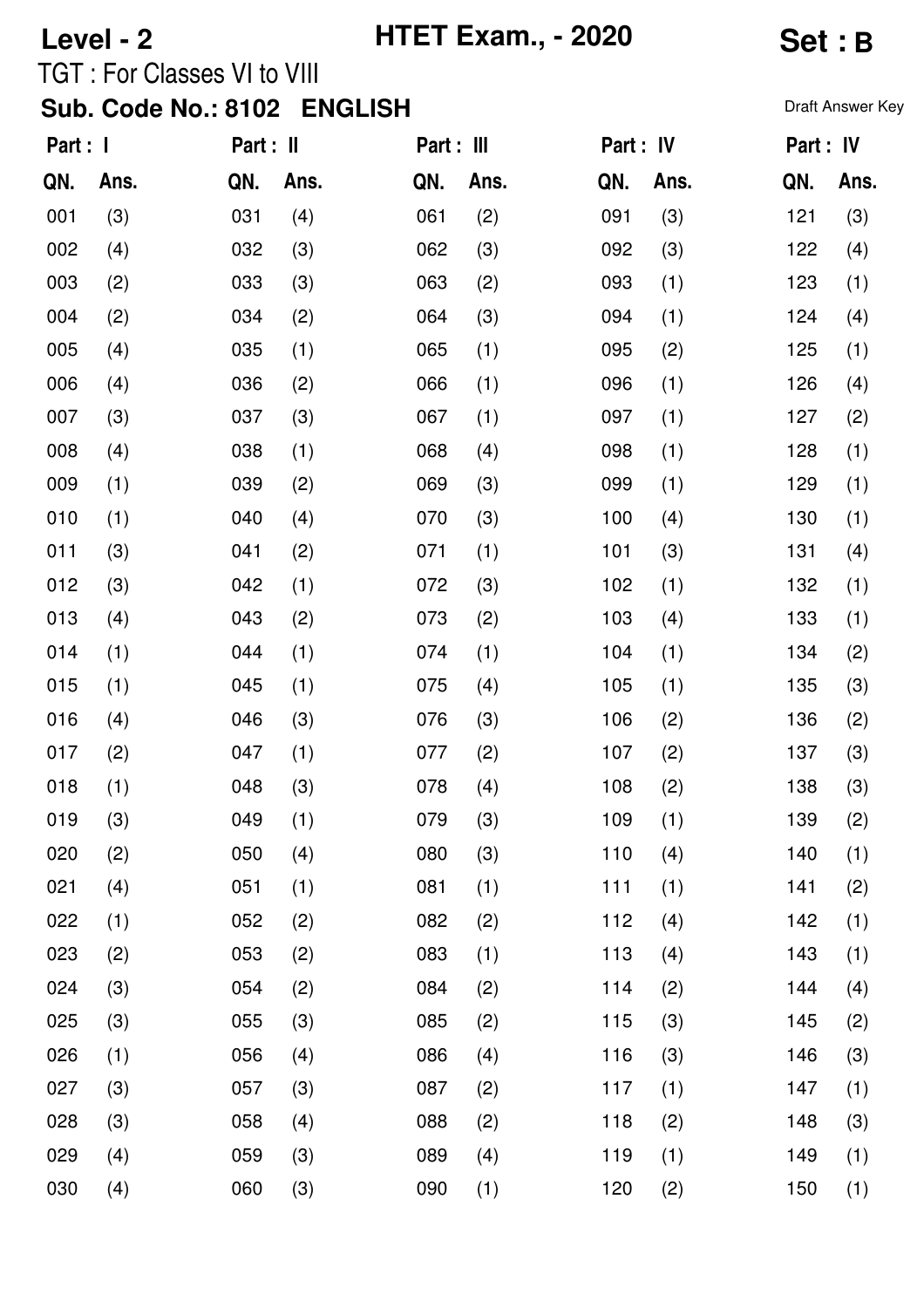#### **Level - 2 HTET Exam., - 2020 Set : C** TGT : For Classes VI to VIII

### Sub. Code No.: 8102 ENGLISH **Sub. Code No.: 8102 ENGLISH**

| Part : I |      | Part : II |      | Part : III |      | Part : IV |      | Part : IV |      |
|----------|------|-----------|------|------------|------|-----------|------|-----------|------|
| QN.      | Ans. | QN.       | Ans. | QN.        | Ans. | QN.       | Ans. | QN.       | Ans. |
| 001      | (3)  | 031       | (1)  | 061        | (3)  | 091       | (2)  | 121       | (2)  |
| 002      | (2)  | 032       | (4)  | 062        | (3)  | 092       | (3)  | 122       | (4)  |
| 003      | (3)  | 033       | (2)  | 063        | (2)  | 093       | (2)  | 123       | (4)  |
| 004      | (4)  | 034       | (3)  | 064        | (4)  | 094       | (1)  | 124       | (1)  |
| 005      | (1)  | 035       | (2)  | 065        | (2)  | 095       | (4)  | 125       | (1)  |
| 006      | (2)  | 036       | (3)  | 066        | (2)  | 096       | (4)  | 126       | (4)  |
| 007      | (4)  | 037       | (2)  | 067        | (1)  | 097       | (1)  | 127       | (1)  |
| 008      | (3)  | 038       | (3)  | 068        | (1)  | 098       | (3)  | 128       | (1)  |
| 009      | (4)  | 039       | (1)  | 069        | (3)  | 099       | (3)  | 129       | (1)  |
| 010      | (4)  | 040       | (2)  | 070        | (2)  | 100       | (3)  | 130       | (3)  |
| 011      | (3)  | 041       | (1)  | 071        | (4)  | 101       | (1)  | 131       | (2)  |
| 012      | (1)  | 042       | (2)  | 072        | (3)  | 102       | (4)  | 132       | (2)  |
| 013      | (4)  | 043       | (4)  | 073        | (1)  | 103       | (1)  | 133       | (1)  |
| 014      | (2)  | 044       | (1)  | 074        | (3)  | 104       | (1)  | 134       | (1)  |
| 015      | (1)  | 045       | (1)  | 075        | (1)  | 105       | (2)  | 135       | (1)  |
| 016      | (2)  | 046       | (3)  | 076        | (4)  | 106       | (3)  | 136       | (1)  |
| 017      | (1)  | 047       | (3)  | 077        | (3)  | 107       | (2)  | 137       | (3)  |
| 018      | (3)  | 048       | (2)  | 078        | (3)  | 108       | (2)  | 138       | (3)  |
| 019      | (3)  | 049       | (4)  | 079        | (1)  | 109       | (1)  | 139       | (1)  |
| 020      | (3)  | 050       | (2)  | 080        | (3)  | 110       | (4)  | 140       | (4)  |
| 021      | (1)  | 051       | (3)  | 081        | (2)  | 111       | (2)  | 141       | (3)  |
| 022      | (4)  | 052       | (4)  | 082        | (2)  | 112       | (2)  | 142       | (1)  |
| 023      | (1)  | 053       | (4)  | 083        | (4)  | 113       | (4)  | 143       | (1)  |
| 024      | (4)  | 054       | (1)  | 084        | (1)  | 114       | (1)  | 144       | (3)  |
| 025      | (1)  | 055       | (2)  | 085        | (2)  | 115       | (1)  | 145       | (1)  |
| 026      | (4)  | 056       | (1)  | 086        | (1)  | 116       | (1)  | 146       | (1)  |
| 027      | (2)  | 057       | (3)  | 087        | (1)  | 117       | (1)  | 147       | (1)  |
| 028      | (3)  | 058       | (3)  | 088        | (4)  | 118       | (3)  | 148       | (4)  |
| 029      | (3)  | 059       | (3)  | 089        | (2)  | 119       | (1)  | 149       | (2)  |
| 030      | (4)  | 060       | (1)  | 090        | (2)  | 120       | (2)  | 150       | (2)  |